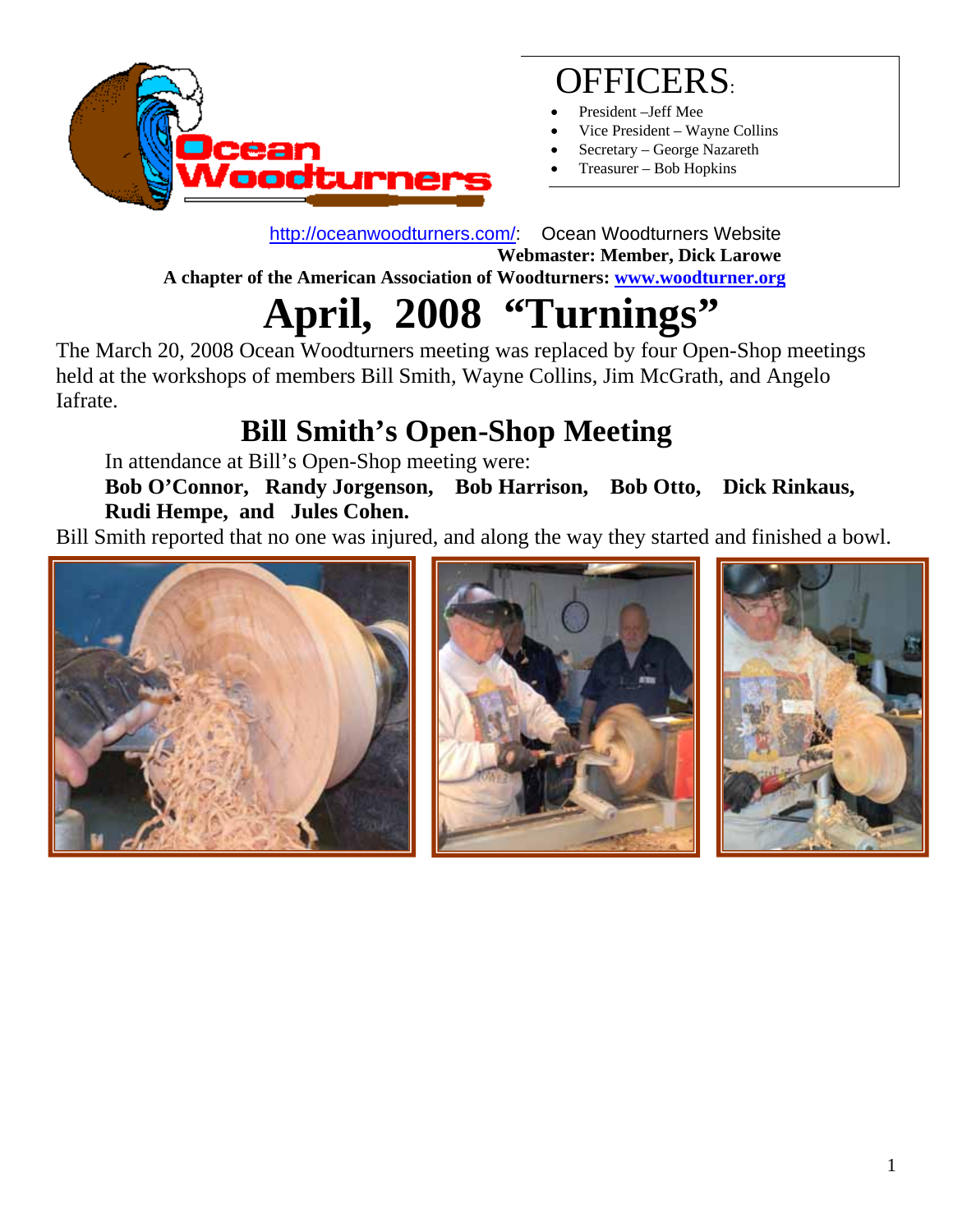#### **Wayne Collins' Open-Shop Meeting**

In attendance at the Tivertyon Middle School were:

 **Rick Sousa, Mark Nadeau, Paul Tavares, Tom Marshall, Gregg Marshall, Rich Lemieux Ernie Grimes, Emilio Iannucillo, Bill Mershon, Kevin Kempf, and Mike Murray.** 

Non members present were**: Owen Leary, Tim Leary, Travis Doumoney, Tyler Doumoney, Michael Raposa, Michael Raposa Jr., Jim Mann, Cody Albernaz, and Mr. Albernaz.** 

From the photos, it was obvious that Rick demonstrated his tool-making skills, and there was a lot of turning by students of the Tiverton Middle School.



### **Jim McGrath's Open\_Shop Meeting**

In attendance at Jim's Open-Shop meeting were:

 **Jeff Mee, Richard Murphy, George Nazareth, Cory Jengo, Anthony Scuncio, Tom Powell, Don Ledversis, and Bill Beaudoin.** 

Jim demonstrated coring out three platters with a curved tool. Members attending tried their hands at this task. Jim also explained how he partially makes up numerous pens in advance of demonstrations, so observers can select a pen, and he can complete the pen in under 20 minutes. Jim also demonstrated his very effective vacuum chucking system. Jim obviously has a well organized mind.





**Jim McGrath turning Richard Murphy coring out a platter**